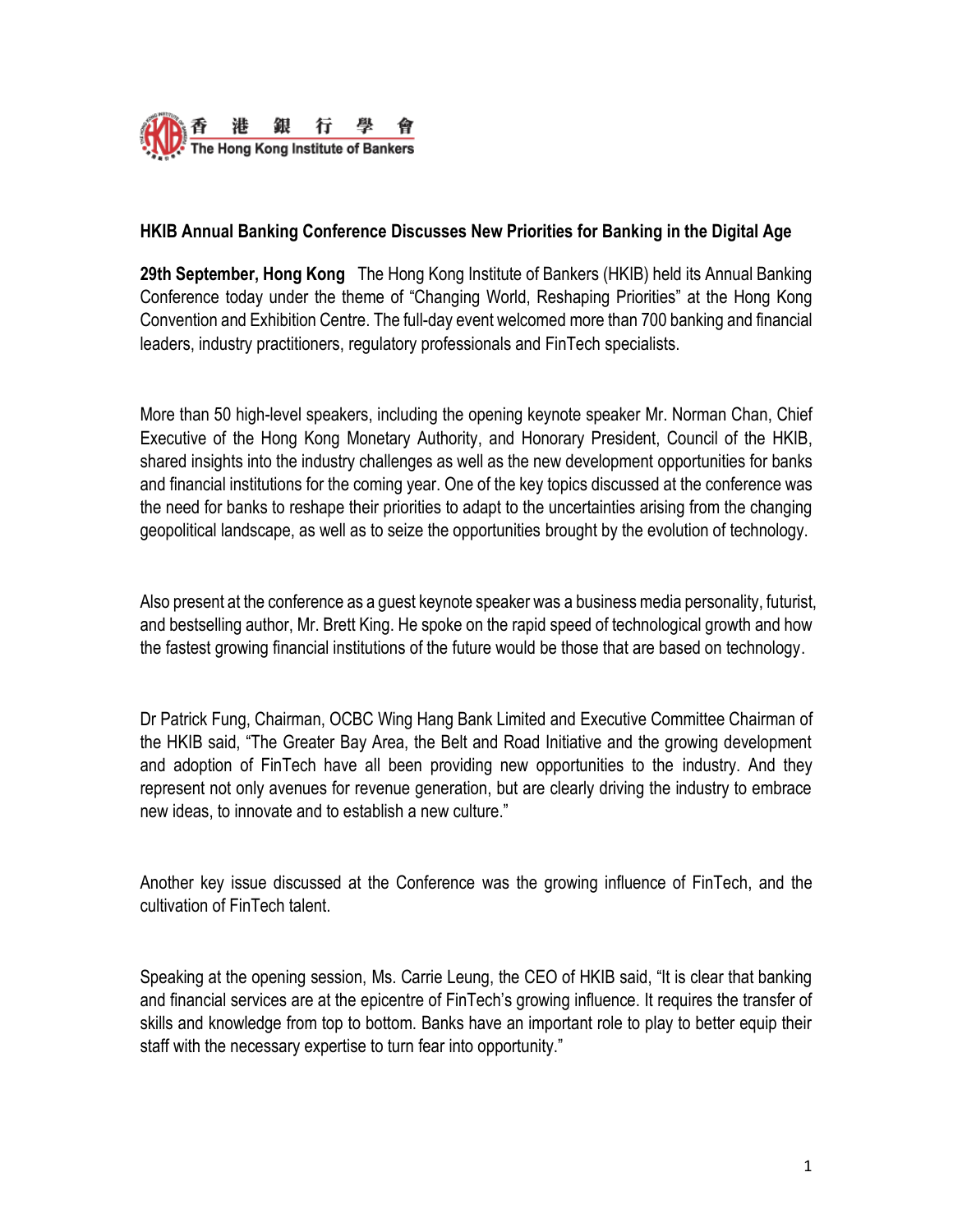The findings of the HKIB Talent Development Survey 2017 were also presented at the conference. One of the key findings was that more than half of respondents think FinTech is an opportunity for the industry. Additionally, over eighty percent of the respondents think that the industry demand for training will grow in the future. These findings highlight the importance of technology and talent cultivation in a changing world.

The HKIB Annual Banking Conference provides the opportunity for mid to senior level banking professionals to discuss various industry topics on the current state and future of the industry. A breadth of perspectives from the participating banks and the high calibre of the industry professionals acting as speakers provide valuable insights for attendees.

*\*\*\*Ends\*\*\**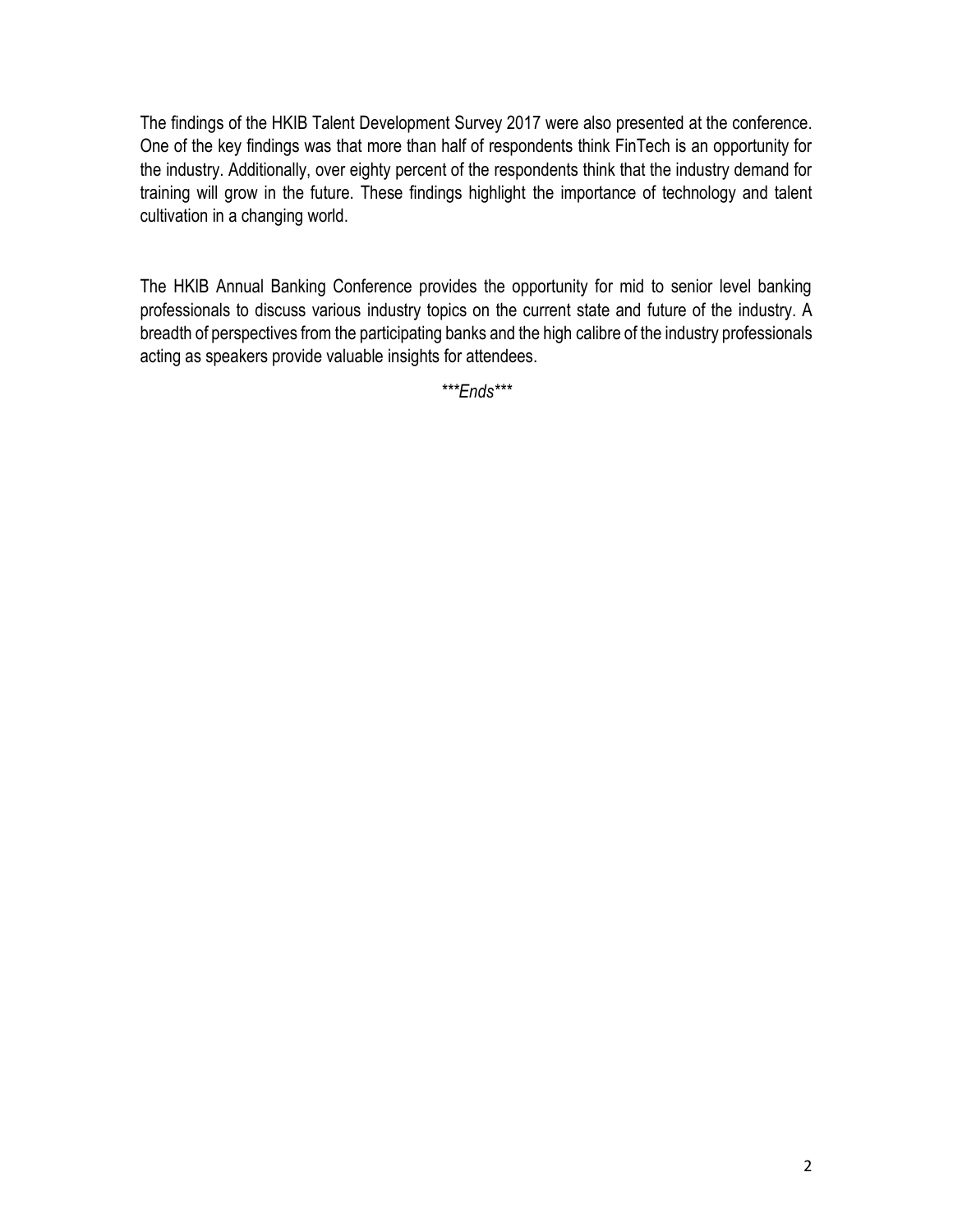# **Photo caption:**



Photo 1: Mr. Norman Chan, Chief Executive of the Hong Kong Monetary Authority, unveils a number of initiatives that prepare Hong Kong to move into a New Era of Smart Banking.



Photo 2: Dr. Patrick Fung, Chairman of OCBC Wing Hang Bank Limited and Executive Committee Chairman of the HKIB, gives a welcoming speech at the conference.